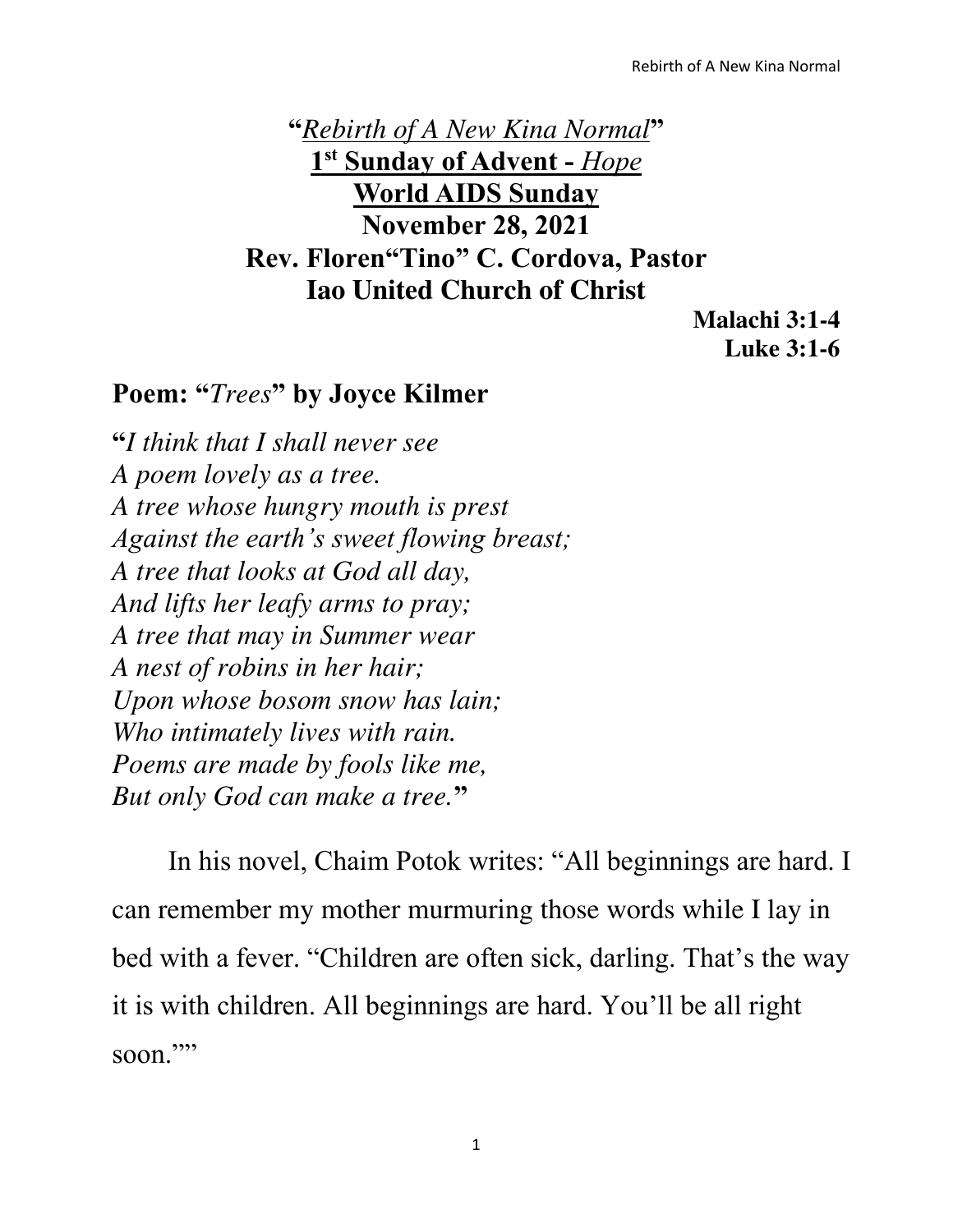So, here we are church, wondering what God is up to during this Advent Season of newness. A new church year in our liturgical calendar. As I mentioned a few Sundays back, one of the common themes that has emerged from many conversations with other pastors and agency leaders is that the "normal" we knew in March of 2020 is gone. There is a new kina normal now – and one that is still emerging and changing. I believe our Advent Theme of  $-$  "A New Bethlehem Kina Church" really speaks to what we are finding ourselves in as we begin to regather. If anything, we have also learned since March of 2020 is that we must be at the ready to quickly change and adapt, all while being ready for what comes next. Who hasn't changed since March of 2020?

The past few weeks, maybe even over a month, myself and five other members have been taking the Adaptive Leadership Training Workshop sponsored by our UCC Hawaii Conference. Identify an area that needs to be worked on – formulate some ideas, even if they have not been tried before – put forth a plan –

and implement the plan. If it does not work, adapt, and change to a different route. Be okay with failure, do not be afraid to try something new. Our group has identified that we need to call all of the members on our phone tree and see how everyone is doing as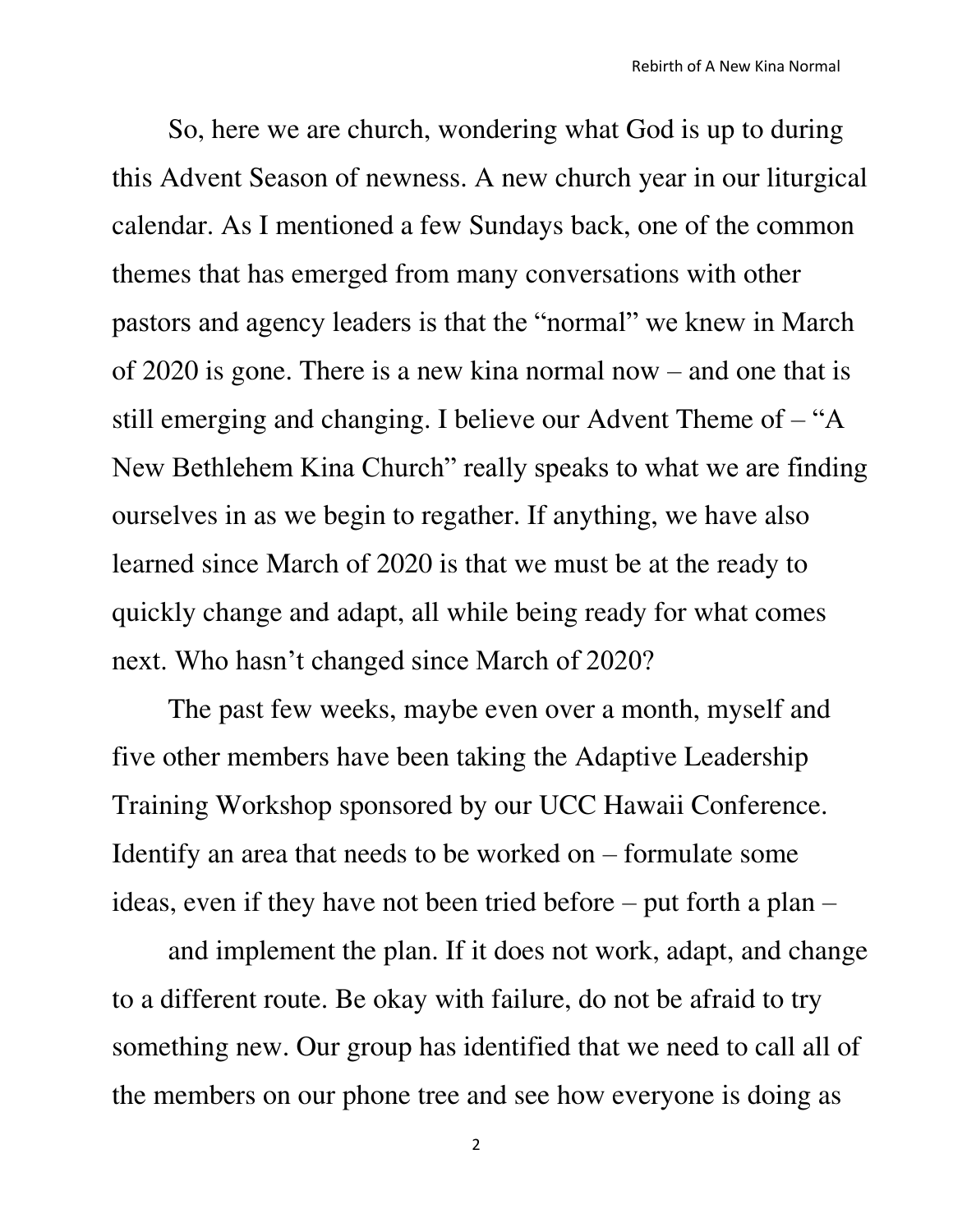we emerge from this pandemic. See where everyone is at, check in on those who have not been here for some time, are they still members. You will be receiving a call from one of us in the next few weeks, so please don't hang up on us. This is our way in putting for our project for the workshop. What we find out will be put forth to formulate a plan moving forward as a church that is emerging from a pandemic.

Beginnings are difficult, especially when we have become used to doing things a certain way. WE all have experienced beginnings in some form – marriage, new home, new job, illness, etc. As we begin this new liturgical calendar year with Advent, as vulnerable as we may find ourselves during this pandemic – with hope, all things are possible…Amen Church? With hope, new possibilities are possible…Amen Church? I

pray for us to allow ourselves to be vulnerable in these new beginnings and if we fail – do not fret – adapt to changing the course and keep moving forward together. Let us not be afraid to try is the main component of our workshop. O God, protect us as we emerge into a new kina Church and try some crazy things – guide us with your grace and wisdom.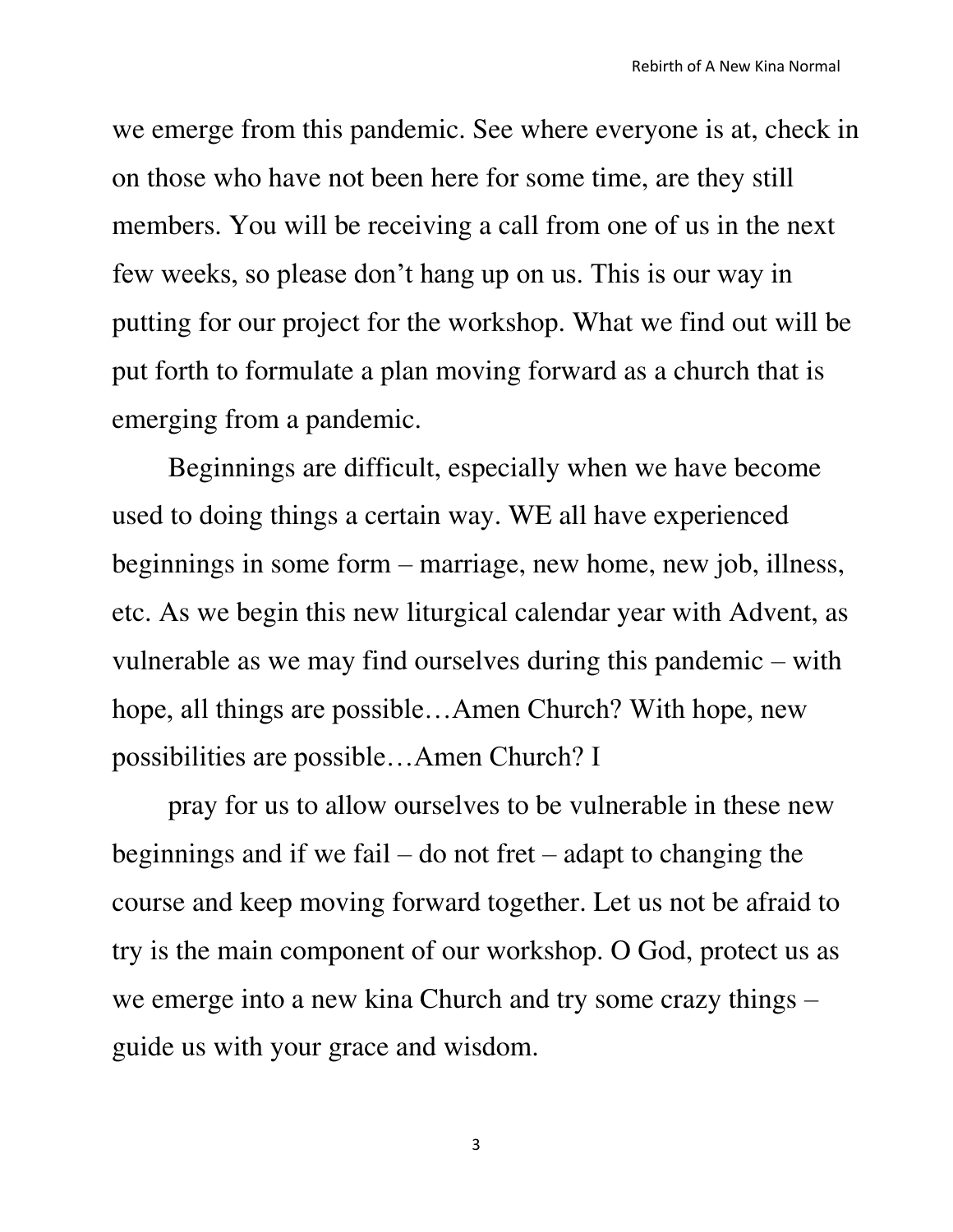Hope encourages us – hope keeps the advent flame burning. The God who plucks us from our foundation, also replants…Amen? The God who tears down, also rebuilds…Amen? The God who erases, also writes new things in our hearts…Amen? It is as if we got plucked by God as the church we used to be in March of 2020 and replanted for something new, creating a new Bethlehem story for our time. Our task is to bring forth ideas and innovation recalling Pastor Jack's hymn – "We Can Reshape the Future." "The days are surely coming" Church! Ready or not – they will come. We must use our time of Advent to be prepared with oil on hand – butt we must be ready to do the necessary work ahead of us, we

must prepare our hearts, mind, and spirit for the rebirth of our new emerging Church.

"There will be signs in the sun, the moon, and the starts, and on the earth distress among nations confused by the roaring of the sea and the waves. People will faint from fear and foreboding of what is coming upon this world."

Before Israel could focus on its future, they had to relinquish their past. For 40 years out in the desert, generations changed, mindsets changed allowing God's wisdom and guidance to reshape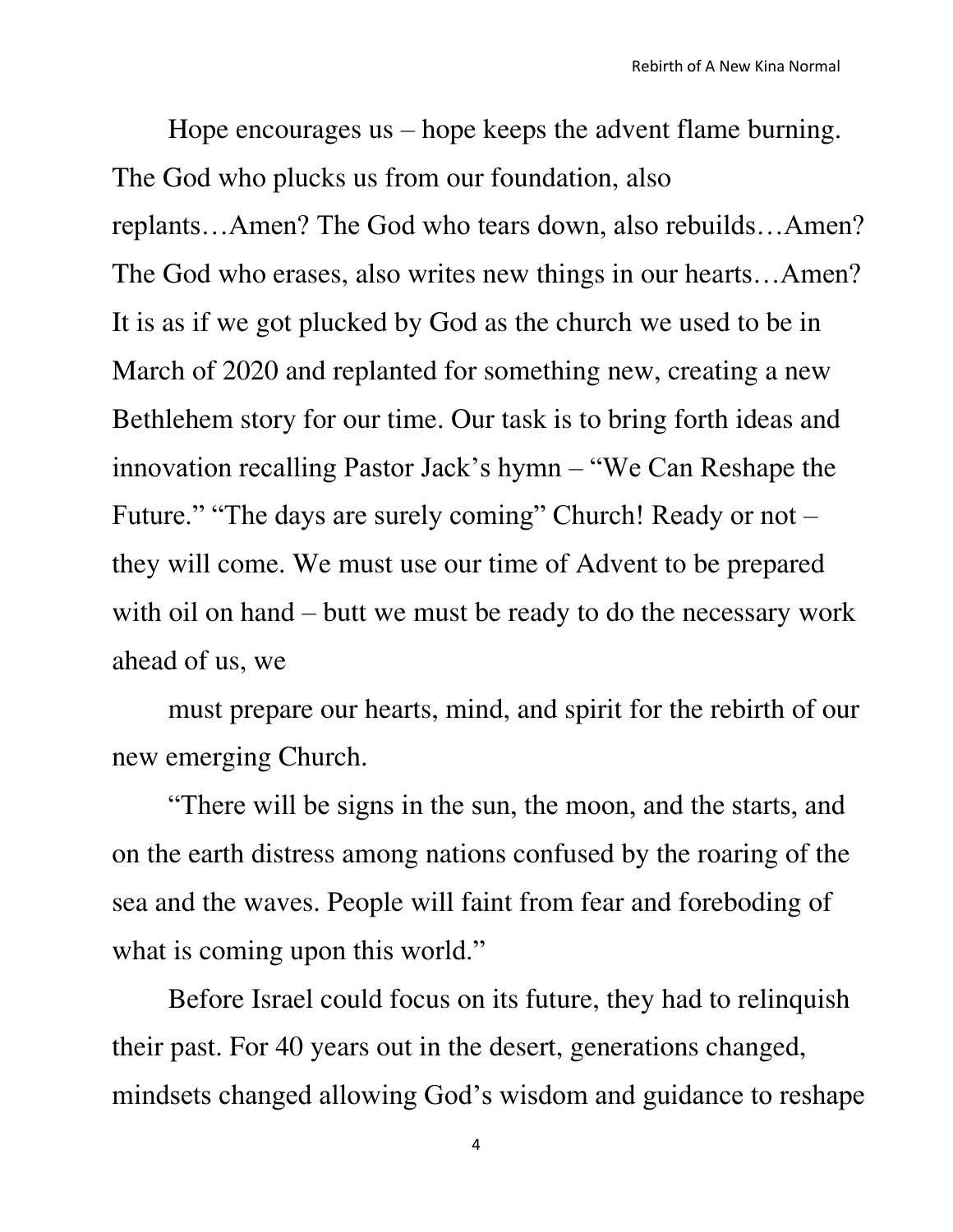their future. That was us for a year and nine months now beloveds, we wondered from the Sanctuary of our Homes as a deployed church, we wondered about this unseeable virus. We followed the wisdom given to our scientists and doctors and now as we reemerge, let us continue to follow God's wisdom that is leading us to that new Bethlehem Kina Church. We can reshape our future, we have hope in our corner, we have God in our corner, and most importantly, we have one another in our corner. We must relinquish of what was and

move forward to what can be. Tear down and rebuild – uproot and replant. A problem that some of the Israelite people had – and as Theologian Bogeman states – "many want to return back to Pharaoh's Egypt." They had food there, they had shelter there, they had protection there, never mind the labor they were doing for someone other than God. Let us not get caught up on going back to Pharaoh's Egypt, let us not get caught up on going back to the old "normal" beloveds, because that normal is gone. We have a chance to reshape our future and adapt to whatever God has instore for us. This Advent season, we have a chance go give birth to a new kina normal.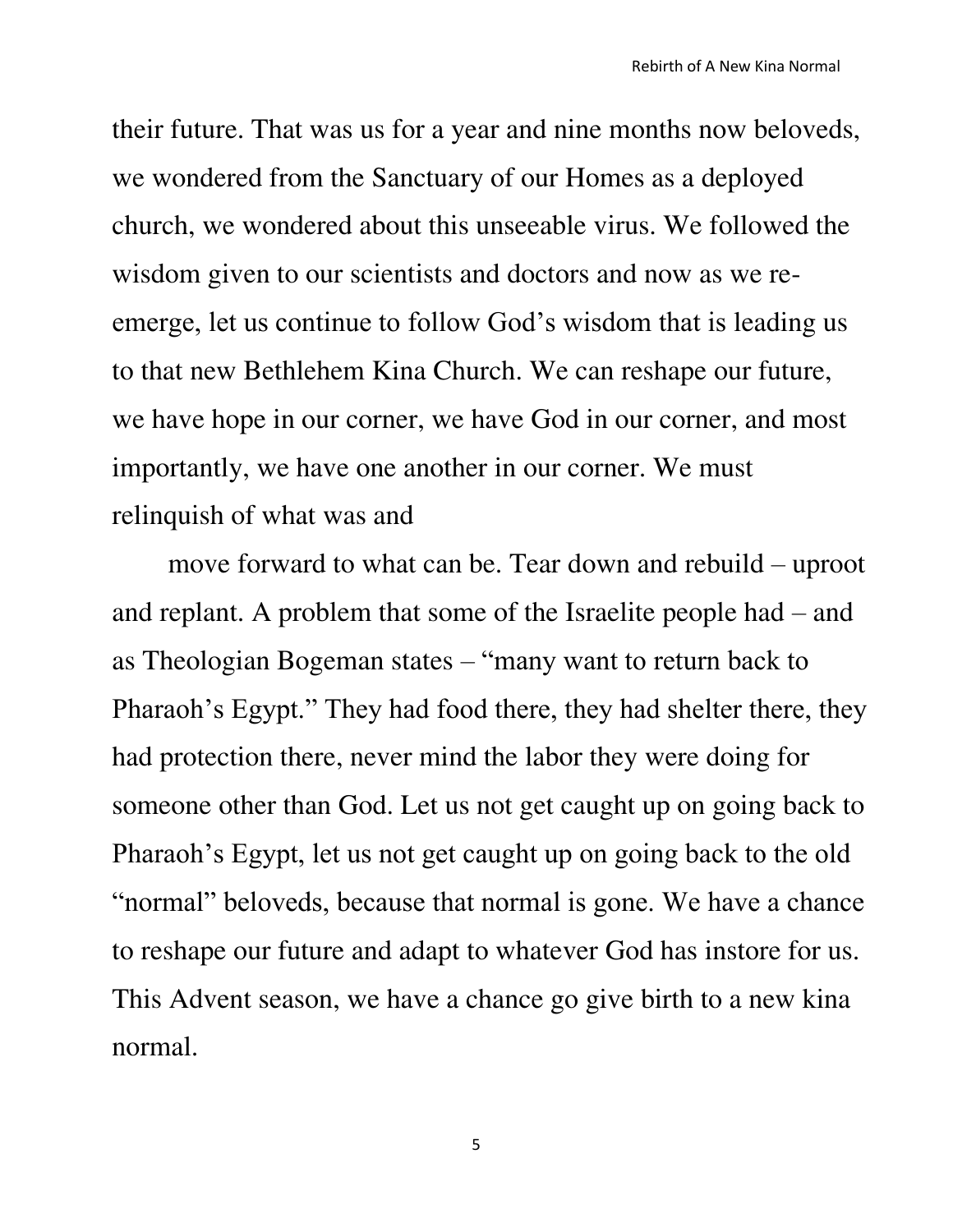Jeremiah reminded his followers in 30:12-13 – "Your hurt is incurable, your wound is grievous. There is no one to uphold your cause, no medicine for your wound, no healing for you." Then he goes on with verse 14 – "All your lovers have forgotten you; they care nothing for you; for I have dealt you the blow of an enemy." We grieve to what has been lost to permit newness. We cannot protect the status quo any longer – we must emerge

to a new Bethlehem Kina Church. Adaptive leaders look to the new possibilities and Adaptive Christian Leaders are curious to see what God is up to on the other side. Let us be that kind of Church this Advent Season Iao – let us be curious of possibilities and curious to see what God has instore for us. What is God up to this Advent Season? A hope filled future for sure…Amen? We all just need to be curious and make it happen.

Let us close with this beloveds. The new emerging Church is coming – are we ready? There are those who mourn of what was and there are those who hope for the new possibilities. Hope is what kept the Israelite people from returning to Pharaoh's Egypt. Hope is what has kept this Church moving forward and hope is what will move us to a new kina normal. The "days that are surely